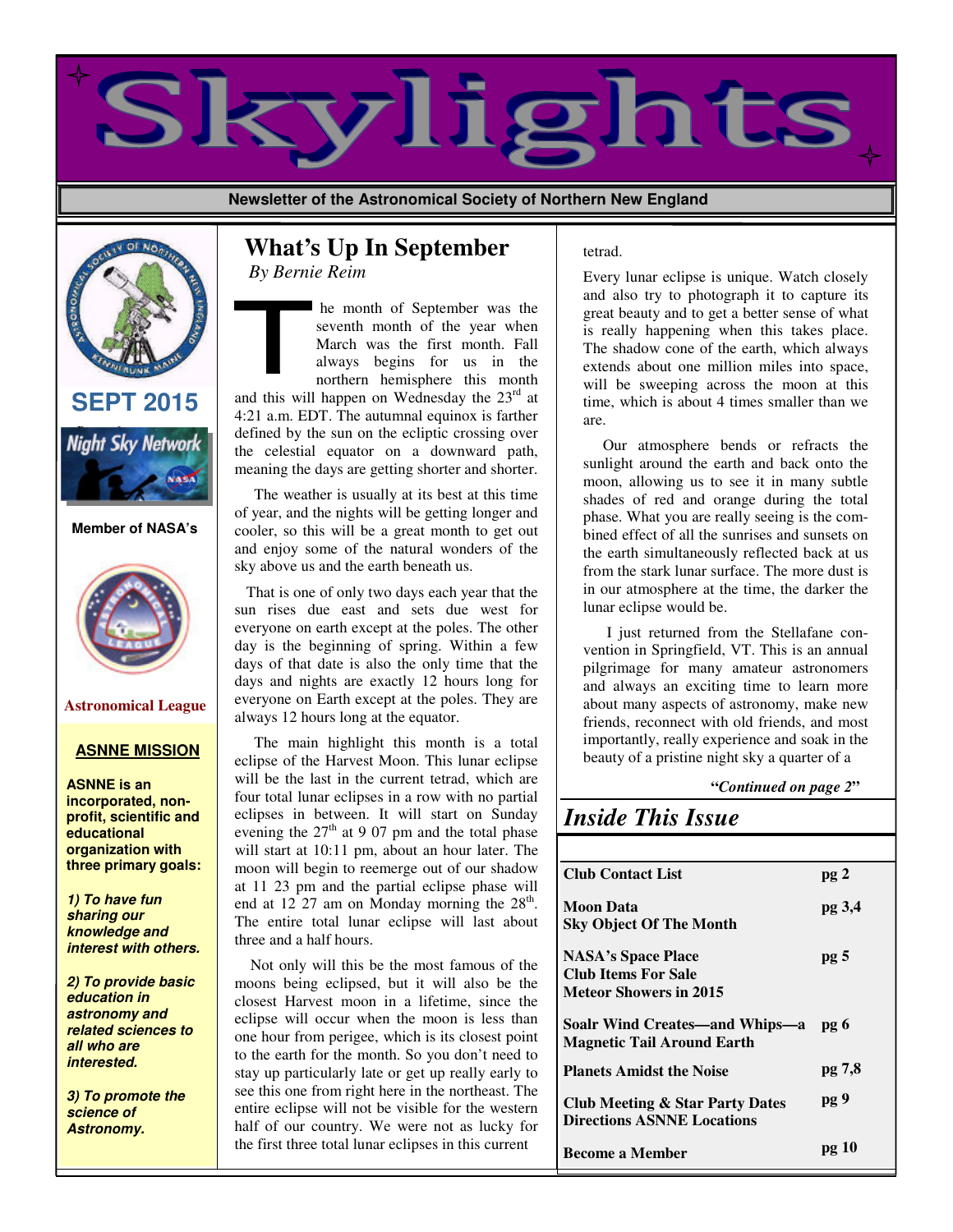## **Club Contacts**

## **Officers:**

President: Ron Burk rdavidburk@yahoo.com

Vice President: Joan Chamberlin starladyjoan@yahoo.com

Secretary: Carl Gurtman carlgurt@msn.com

Treasurer: Ian Durham idurham@anselm.edu

#### **Board of Directors:**

Nan Musgrave mzgrvz@outlook.com

Tim Brown cote54@icloud.com

Sara Carter **scarterdin@hotmail.com**

**Star Party Co-ordinator:**

**TBD** 

#### **Skylights Editor:**

Paul Kursewicz pkursewicz@myfairpoint.net

**Website Manager:**

Jim Hatch nerdfulthings@earthlink.net

**NASA Night Sky Network Co-ordinator:**

Joan Chamberlin starladyjoan@yahoo.com

**JPL Solar System Ambassador:**  Joan Chamberlin starladyjoan@yahoo.com

### **What's Up "***Continued from page 1***"**

mile above sea level while magnifying tiny parts of it with larger telescopes than you could have access to anywhere else.

 The bonus this year was catching many remaining Perseid meteors, though it was a couple of nights after their peak. There is nothing like witnessing the pitch dark sky sprinkled with its random arrangement of softly glowing stars and other celestial objects suddenly being silently split apart by a brilliant streak of light that leaves a twisting trail of matter high in our atmosphere. You can get a better sense of the real nature of our life-sustaining atmosphere as you attentively watch exactly how our protective envelope of precious air absorbs and extinguishes these tiny sand grain size objects safely as you see this silent streak.

 I gained a much better appreciation for Pluto and all the work and some luck that went into making this a successful mission that will continue for many more years by listening to Alan Stern, the chief investigator for the New Horizons mission that just got to Pluto on July 14 after nine and a half years of high speed travel.

 This dwarf planet is turning out to be quite an active place with moving nitrogen and methane ice mountains and an atmosphere that is four times thicker than we first thought. It looks more like Mars with its orange and reddish colors. There are many mysteries still to be uncovered here as we try to develop plausible mechanisms that could explain some of what these great high resolution images are showing us in stunning detail.

 Saturn is now setting about 3 hours after sunset into the western sky even as it is drifting farther away from us as the earth leaves it behind in our faster orbit around the sun. The ringed planet is still an impressive sight in the constellation of Scorpius. Watch as the waxing crescent moon passes close to it on the evening of Friday the 18<sup>th</sup>.

Venus, Mars, and Jupiter are all in the morning sky now. Look for them about evenly spaced one hour before sunrise in the eastern morning sky towards the end of the month. Before that you will only see Mars and Venus in the morning sky. Watch and try to photograph as a slender waning crescent moon passes right between Venus and Mars on the morning of Thursday the  $10^{th}$ .

 Venus starts the month as a large and slender crescent and finishes the month much smaller and one third lit by the sun as our sister planet is racing ahead of us in our continual orbits around the sun.

Sept.3. On this day in 1976 Viking 2 landed on Mars.

Sept.4. The waning gibbous moon will occult Aldebaran in Taurus at midnight tonight. The star will then reemerge about an hour later from behind the dark limb of the moon. Try to watch this carefully with binoculars so that you will get a sense of the continual motion of the moon around the earth. Also try to photograph this event.

Sept. 5. Last quarter moon is at 5:54 a.m. EDT.

Sept.11. On this day in 1985 the International Cometary Explorer made its first flyby of a comet and it also flew by Halley's Comet the next year. It was placed in a Lagrangian orbit where the gravitational forces of the earth, sun, and moon are perfectly balanced so that gravity seems to be suspended in those areas. We lost communication with this satellite in Feb. of 2014.

Sept. 13. New moon is at 2:41 a.m. There will also be a partial solar eclipse today, visible only over Antarctica and part of South Africa.

Sept. 17. On this day in 1789 William Herschel discovered Mimas, the smallest and innermost of Saturn's 7 largest moons. Mimas is 250 miles in diameter and it has a giant crater than covers one third of its surface and has a 4-mile-high central peak.

Sept. 23. Autumn begins at 4:21 a.m. for us in the Northern Hemisphere. On this day in 1846 Johan Galle discovered Neptune very close to where Urbain LaVerrier predicted it would be mathematically. Two other astronomers were also involved in this interesting story of discovery. Neptune just completed its first orbit around the sun four years ago after its discovery. Its 165-year orbit has a perfect 2 to 3 resonance with Pluto's 248-year orbit. There are about 12 other Kuiper Belt Objects with this resonance and they are all called Plutinos.

Sept. 27. A total lunar eclipse will take place tonight starting at 9:07 this Sunday evening and ending at 12:27 the next morning.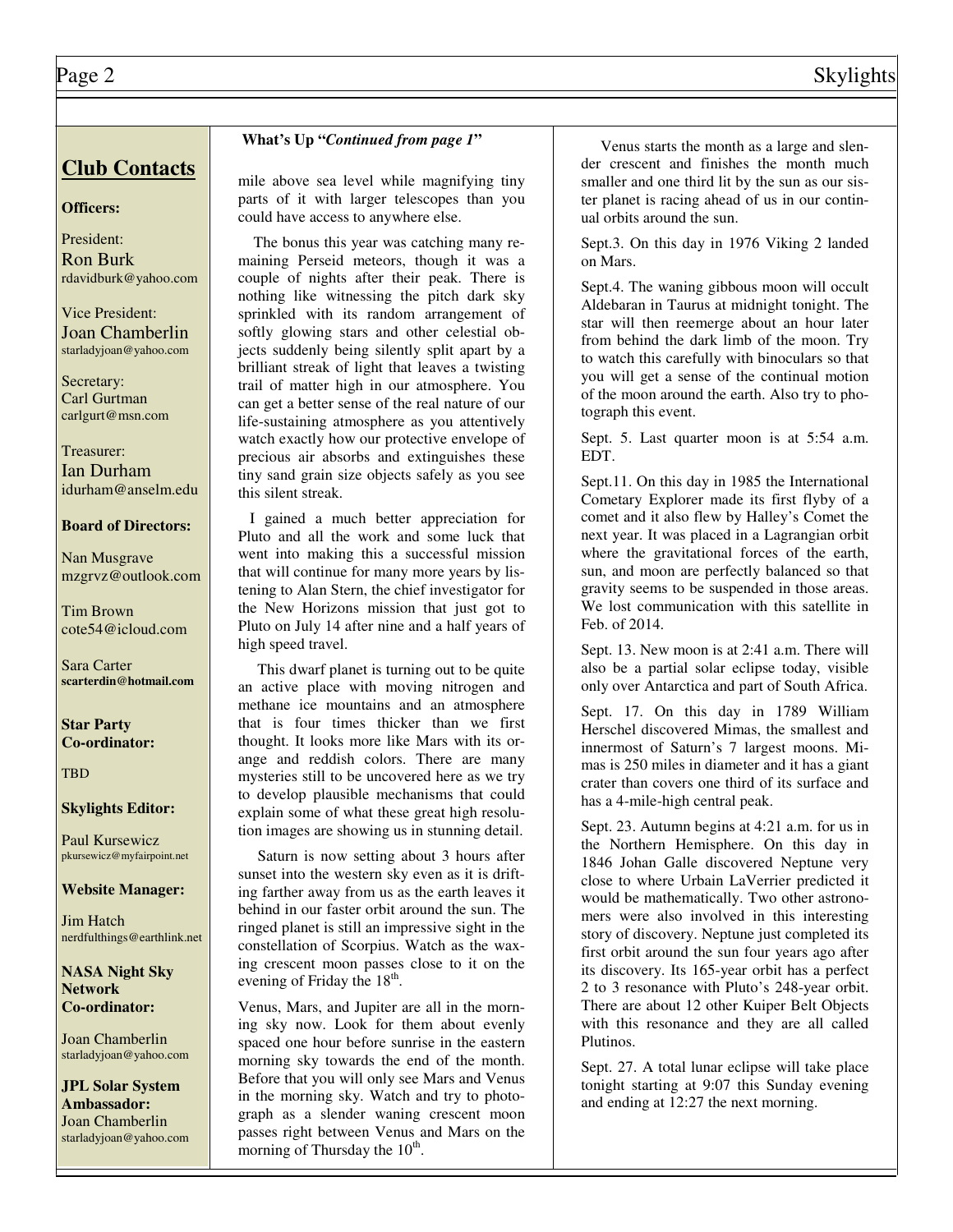## Moon Phases

**Sept 5**  Last Quarter

> **Sept 13**  New

**Sept 21**  First Quarter

> **Sept 27**  Full

## Moon Data

**Sept 5**  Aldebaran 0.5º south of Moon

**Sept 10** Venus 3º south of Moon

Mars 5º north of Moon

**Sept 14**  Moon at apogee

**Sept 15** Mercury 5° south of Moon

**Sept 18**  Saturn 3º south of Moon

**Sept 26**  Neptune 3º south of Moon

**Sept 27**  Moon at perigee

**Sept 28**  Uranus 1.0º north of Moon

# **Sky Object of the Month – September 2015 S Cepheii – Carbon Star in Cepheus by Glenn Chaple**

This past August 15<sup>th</sup>, I presented a talk on carbon stars at the Stellafane Convention. The library at the McGregor Observatory, which served as the setting, hosts a typical audience of 12 to 20. This time, more than 30 Stellafaners showed up. The topic was obviously one of intense interest!

 The reason is obvious to anyone who has ever looked at a carbon star like R Leporis ("Hind's Crimson Star"), T Lyrae, or V Aquilae. At certain times, they can appear red – drop-of- blood red!

 Popular fare for backyard astronomers over a century ago, carbon stars have enjoyed a resurgence in popularity, particularly with individuals seeking a change from the usual deep-sky fare of nebulae. clusters, and galaxies. They have become so popular that the Astronomical League recently initiated a carbon star observing program that lists 100 of these cosmic rubies.

 Like its kindred carbon stars, of which nearly 7000 have been catalogued, S Cephei is a red supergiant with a 'sooty" carbon-laced outer atmosphere that enhances its ruddy appearance. Typical of its stellar class, it varies in brightness, ranging from  $7<sup>th</sup>$  to  $11<sup>th</sup>$  magnitude in a period averaging 485 days.

 Lest I be accused of false advertisement, I should point out that not all carbon stars are ruby red. The color you see will depend on your vision, the nature of binocular or telescope used, sky conditions, and the star's magnitude (carbon stars tend to be reddest when near minimum brightness). At the very least, a carbon star will shine with a rich golden yellow hue.

The accompanying finder charts point the way to S Cephei. A line from gamma (g)

to the wide pair rho  $(\rho)$  and 28 Cephei and extended an equal distance beyond brings you to a triangle of  $7<sup>th</sup>$  magnitude stars perched atop a 6<sup>th</sup> magnitude star labeled 59 (its magnitude without decimals) on Chart B. Chart C will help you star-hop from the triangle to S Cephei. Magnitudes of surrounding stars are added (decimals omitted).

 You'll find more information on S Cephei at www.aavso.org/lcotw/s-cephei. The Astronomical League's Carbon Star Program is described at www.astroleague.org/content/carbon-starobserving-program.



**Finder Chart A. (www.constellation-guide.com)** 

 **"***Continued on page 4***"**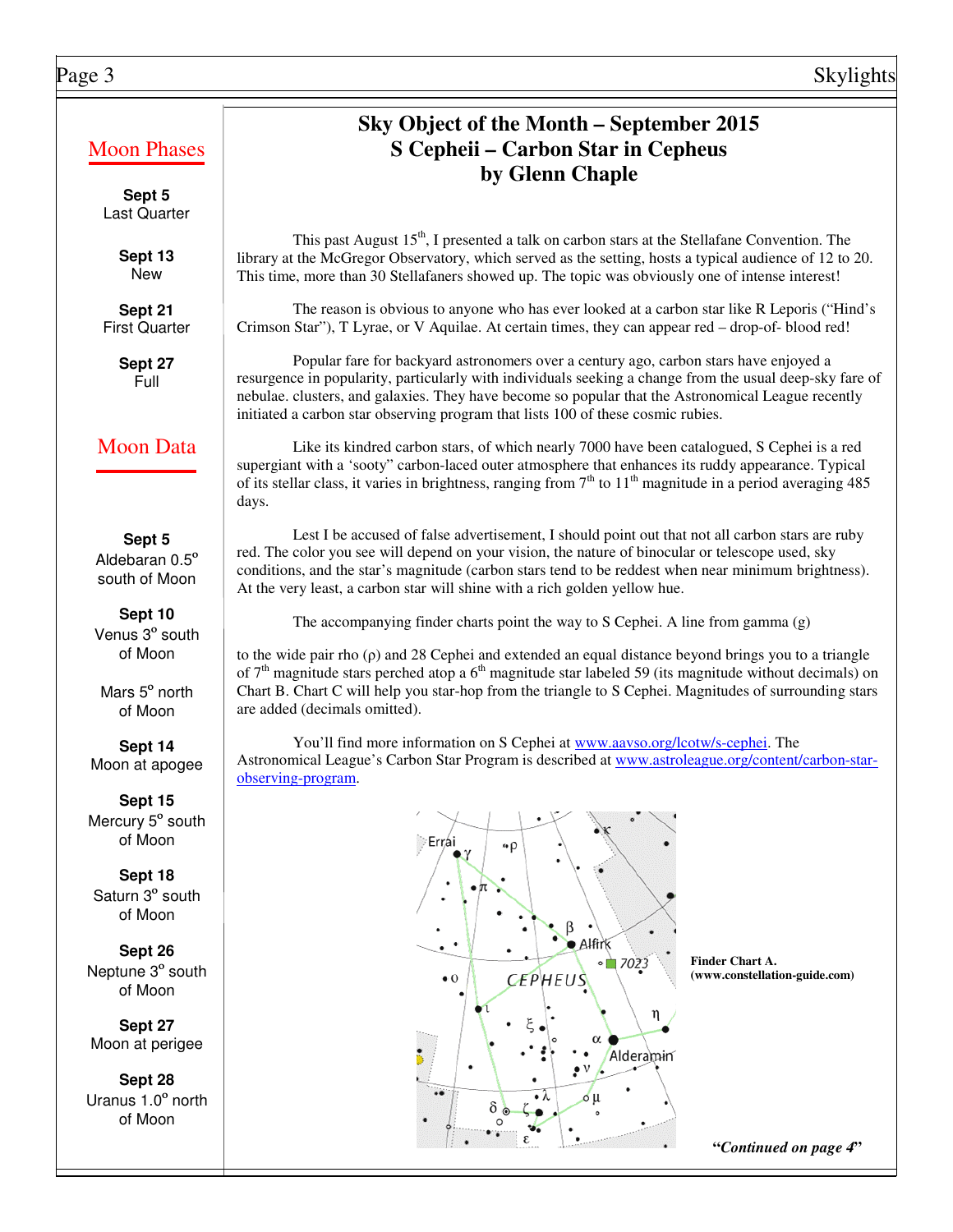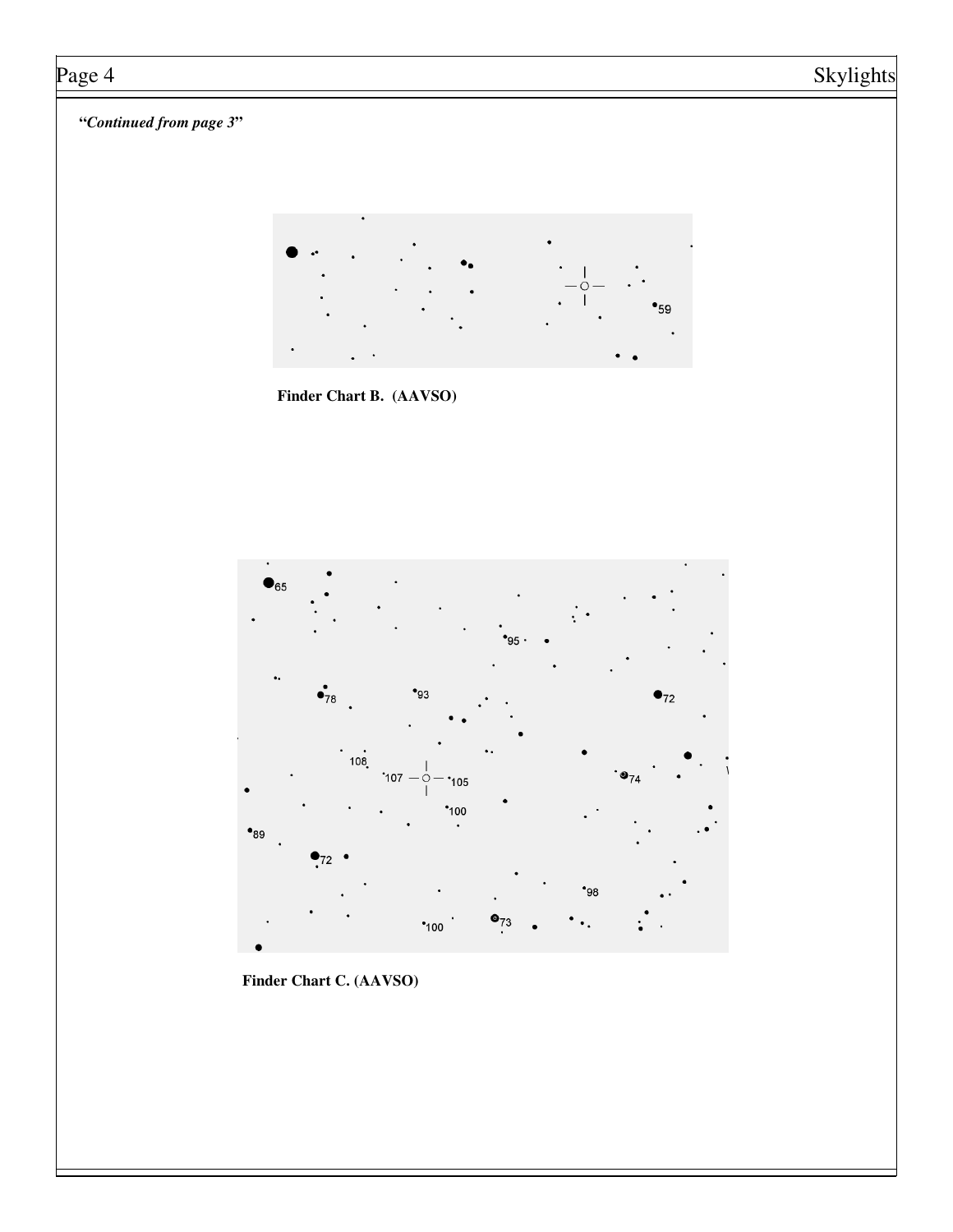# Page 5 Skylights

# Principal **Meteor** Showers in 2015

**January 4 Quadrantids** 

> **April 22** Lyrids

**May 6** Eta Aquarids

**July 30** Delta Aquarids

> **August 12** Perseids

**October 9** Draconid

**October 21** Orionids

**November 9** Taurids

**November 18** Leonids

**November 26** Andromedids

**December 14 Geminids** 

**December 22** Ursids

*Note: Dates are for maximum*



Explore the relationship between sea surface temperatures and hurricane strength in this hurricane simulator.

Visit http://scijinks.gov to learn it, and even fewer understand it. more about tropical storms.



It affects weather patterns, it affects ocean currents, and it even affects air travel. As important as the Coriolis Effect is, many have not heard about



**The latest issue of the Space Place Newsletter: News and Notes for Formal and Informal Educators can be found at:**

**http://spaceplace.nasa.gov/educator-newsletter** 

# Check out our great sites for kids:



The Space Place website (http://spaceplace.nasa.gov)



The *SciJinks Weather Laboratory* at http://**scijinks.gov**

*NASA Climate Kids* at http://**climate.nasa.gov/kids**

## **Our club has merchandise for sale at: www.cafepress.com/asnne**





All money raised goes to our operating fund. **Any design can be put on any item.**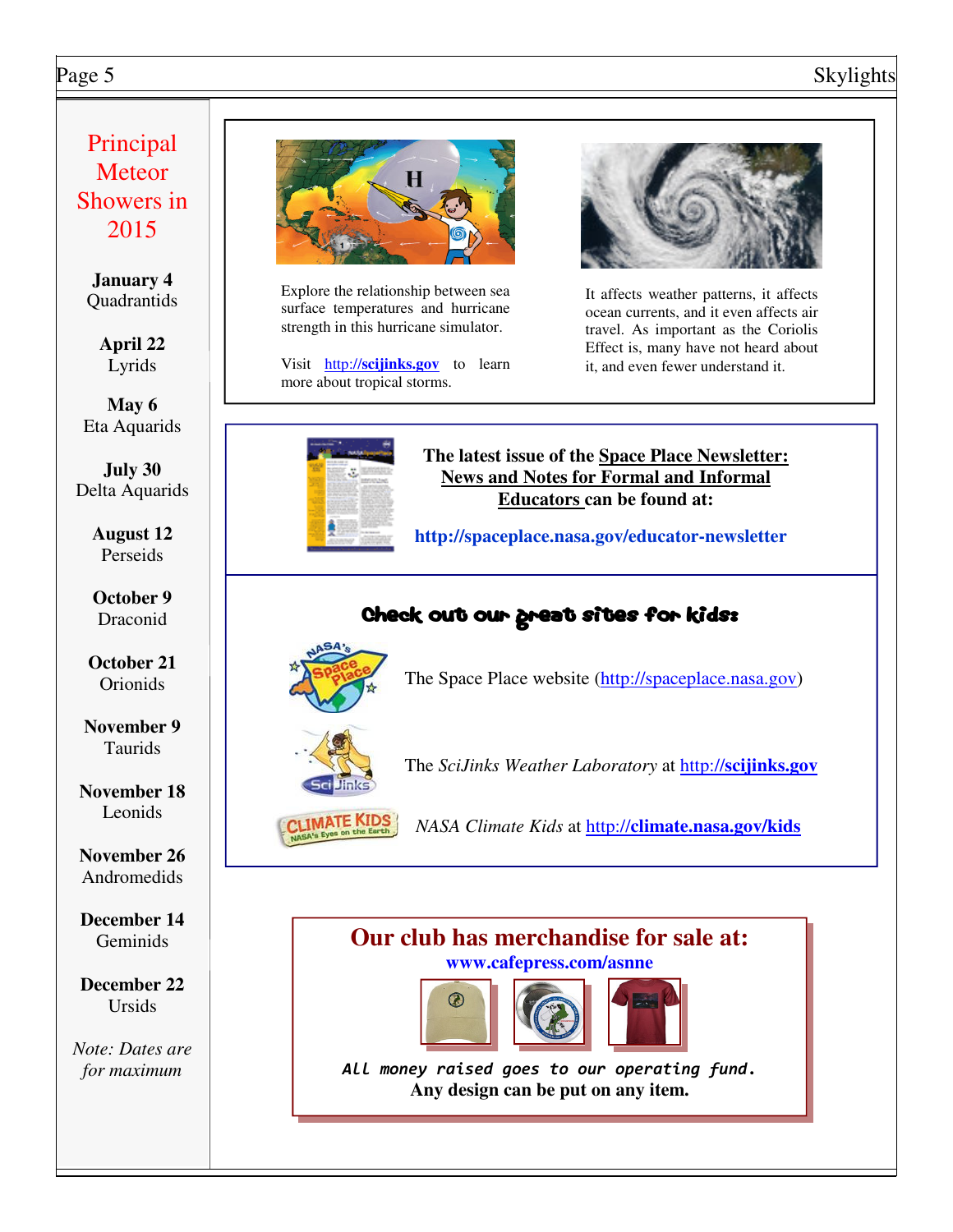

## **Solar Wind Creates—and Whips—a Magnetic Tail Around Earth**

By Dr. Ethan Siegel

As Earth spins on its axis, our planet's interior spins as well. Deep inside our world, Earth's metal-rich core produces a magnetic field that spans the entire globe, with the magnetic poles offset only slightly from our rotational axis. If you fly up to great distances, well above Earth's surface, you'll find that this magnetic web, called the magnetosphere, is no longer spherical. It not only bends away from the direction of the sun at high altitudes, but it exhibits some very strange features, all thanks to the effects of our parent star.

The sun isn't just the primary source of light and heat for our world; it also emits an intense stream of charged particles, the solar wind, and has its own intense magnetic field that extends much farther into space than our own planet's does. The solar wind travels fast, making the 150 million km (93 million mile) journey to our world in around three days, and is greatly affected by Earth. Under normal circumstances, our world's magnetic field acts like a shield for these particles, bending them out of the way of our planet and protecting plant and animal life from this harmful radiation.

But for every action, there's an equal and opposite reaction: as our magnetosphere bends the solar wind's ions, these particles also distort our magnetosphere, creating a long magnetotail that not only flattens and narrows, but whips back-and-forth in the onrushing solar wind. The particles are so diffuse that collisions between them practically never occur, but the electromagnetic interactions create waves in Earth's

magnetosphere, which grow in magnitude and then transfer energy to other particles. The charged particles travel within the magnetic field toward both poles, and when they hit the ionosphere region of Earth's upper atmosphere, they collide with ions of oxygen and nitrogen causing aurora. Missions such as the European Space Agency and NASA Cluster mission have just led to the first accurate model and understanding of equatorial magnetosonic waves, one such example of the interactions that cause Earth's magnetotail to whip around in the wind like so.

The shape of Earth's magnetic field not only affects aurorae, but can also impact satellite electronics. Understanding its shape and how the magnetosphere interacts with the solar wind can also lead to more accurate predictions of energetic electrons in near-Earth space that can disrupt our technological infrastructure. As our knowledge increases, we may someday be able to reach one of the holy grails of connecting heliophysics to Earth: forecasting and accurately predicting space weather and its effects. Thanks to the Cluster Inner Magnetosphere Campaign, Van Allen Probes, Mars Odyssey Thermal Emission Imaging System, Magnetospheric Multiscale, and Heliophysics System Observatory missions, we're closer to this than ever before.

*Kids can learn about how solar wind defines the edges of our solar system at NASA Space Place. http://spaceplace.nasa.gov/ interstellar*



#### **Caption:**

*Image credit: ESA / C. T. Russell (L), of Earth's magnetic tail and its cause: the solar wind; Southwest Research Institute / IBEX Science Team (R), of the first image of the plasma sheet and plasma sphere created around Earth by the solar wind.*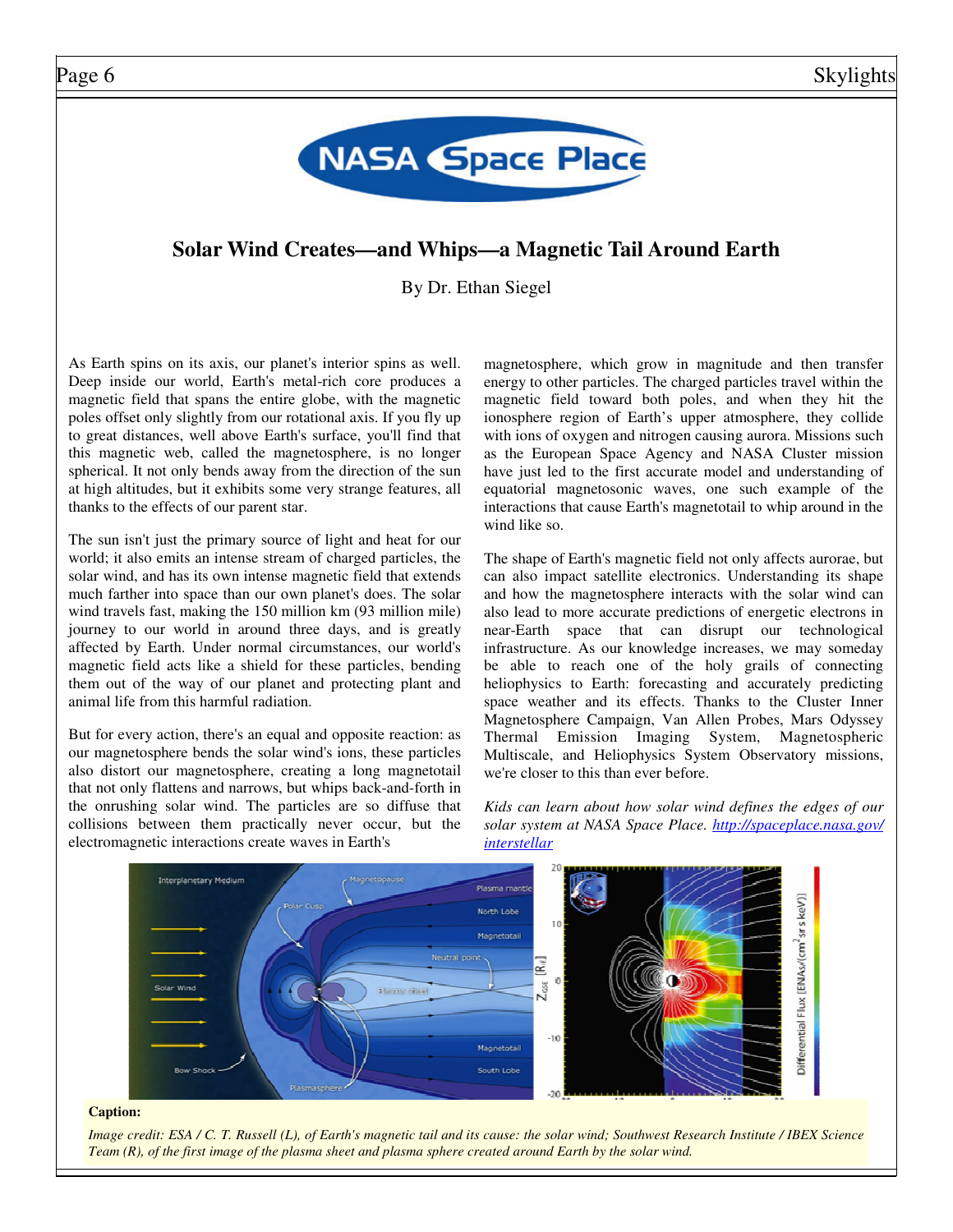## The University of California High-Performance AstroComputing Center



## **Planets Amidst the Noise**

Tau Ceti's planets were not supposed to be there.

 They revealed themselves when Steven S. Vogt, astrophysics professor at UC Santa Cruz, and his collaborators were testing a new noise-analysis method on spectrometer data to calibrate their technique. Indeed, the team of 15 astronomers from seven institutions on four continents had picked Tau Ceti specifically because meticulous observations strongly suggested the star had no planetary system.

 From the earliest days of the hunt for exoplanets almost 20 years ago, astronomers suspected that evidence of Earth-like planets might be buried in the noise of spectroscopic measurements of stellar radial velocities (stars' velocities in space toward or away from us). Such noise arises from flares and other activity on a star's surface.

## **The tiny signal…**

 Earth-like planets are low mass compared to stars. Even so, planets revolve not around a host star's center (axis of rotation); instead, both star and planets revolve around the planetary system's barycenter (center of mass). Like a smaller boy gamely wrestling a bigger one, the gravitational mass of a planet throws a star's weight around just a little, even though the bigger mass is in control.

 The barycenter for our own solar system, for example, slowly wanders from near the center of the Sun to farther than a solar radius above the Sun's surface: when all the planets are on the same side of the solar system as Jupiter, the barycenter is farther from the center of the Sun toward Jupiter than it is when all the planets are on the opposite side of the solar system from Jupiter. In other words, the Sun itself is doing a slow dance like a meandering box step of hundreds of thousands of kilometers around the solar system's barycenter.

 In the 1980s, exoplanet hunters began to wonder whether the barycentric wandering of a distant star could betray the existence of planets. Would it be even detectable? Most stars speed toward or away from Earth by 10,000 or more meters per second. A star's barycentric wandering due to the pull from an orbiting Earth-sized planet, however, would speed or slow that RV by under a meter per second, Vogt noted.

 But it might be measurable by a precision spectrometer, such as the High Resolution Echelle Spectrograph (HIRES) Vogt had designed, built, and used at Keck Observatory for 20 years. Its 25-megapixel CCD detector measures Doppler shifts of spectral lines finer than 1 part in 300,000,000, a precision of stellar RV to under 1 meter per second.

## **…amidst stellar "jitter"**

 Detecting the barycentric wandering of a distant star is a colossal challenge for both measurement and computational analysis. Vogt and his collaborators needed a nearby Sun-like star whose RV had been meticulously measured for years, with no evidence of a planetary system. They needed a bright star to eliminate so-called Poisson noise due to statistical variations in the rate of photons detected. By studying noise signatures from the planetless star, they hoped to learn precise characteristics of noise produced by stellar surface activity—so as to remove its masking of extremely weak variations in a star's RV from the gravitational effect of Earth-sized planets.

Seeming to fit the bill was Tau Ceti, a 3.5-magnitude G8 star about three-quarters the size of the Sun closer than 12 light-years, speeding toward us at 16.4 kilometers per second. Some 6000 precision radial velocities existed in three independent sets of high-precision RV measurements by three different teams, in runs ranging from 6 to 13 years.

**"***Continued on page 8***"**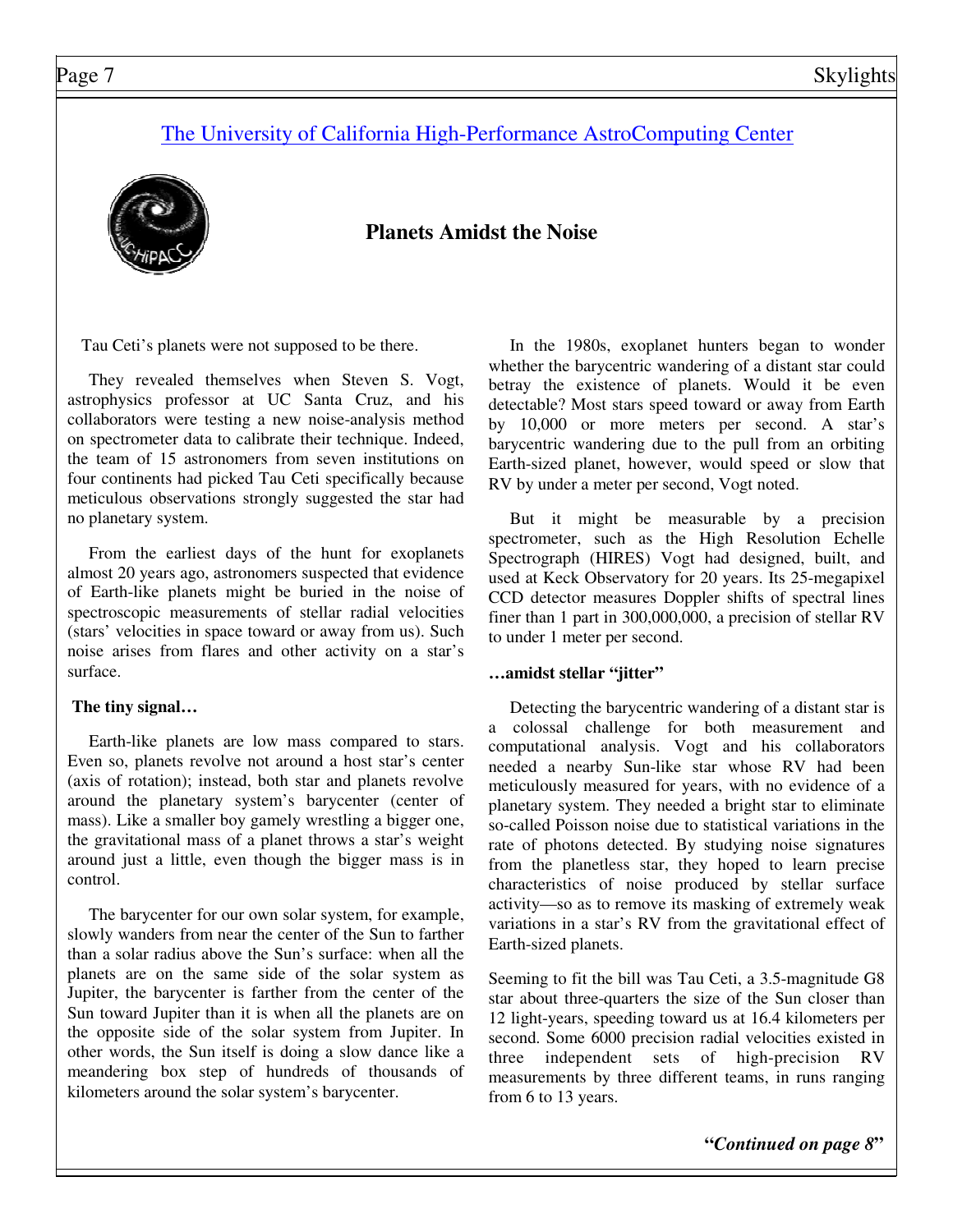## Page 8 Skylights

*Planets Amidst the Noise "Continued from page 7"*

 Vogt's mathematician collaborator Mikko Tuomi at the University of Hertfordshire developed statistical techniques for analyzing and comparing the three data sets, identifying and removing noise. The goal: to identify variations in signals appearing periodically and simultaneously in all three sets of data (and therefore due to real planetary-induced changes in Tau Ceti's RV) versus variations in only one set of data due to stellar surface activity and/or instrumental errors. Tuomi also developed methods for analyzing the long-term pattern of a star's barycentric motion to calculate number of possible planets, their masses and orbits.

 When the group applied the computational techniques to Tau Ceti's runs of spectrometry data as a dry run for the stellar surface noise calibration, "five statistically significant planet-like signals popped out!" Vogt exclaimed. "It was a surprise!" The signals suggested the planets were not much bigger than Earth, with the outermost two *e* and *f* being in the habitable zone where water could be liquid.

 The team is now applying their new techniques to runs of RV data for other nearby stars. *–Trudy E. Bell, M.A.*

*Further reading***:** "Signals embedded in the radial velocity noise: Periodic variations in the τ Ceti velocities" *Astronomy & Astrophysics* 551: 79, March 2013, http://arxiv.org/abs/1212.4277.

The University of California High-Performance AstroComputing Center (UC-HIPACC), based at the University of California, Santa Cruz, is a consortium of nine University of California campuses and three Department of Energy laboratories (Lawrence Berkeley Laboratory, Lawrence Livermore Laboratory, and Los Alamos National Laboratory). UC-HiPACC fosters collaborations among researchers at the various sites by offering travel and other grants, co-sponsoring conferences, and drawing attention to the worldclass resources for computational astronomy within the University of California system. More information appears at http://hipacc.ucsc.edu .



*The Sun moves around the barycenter (center of mass) of our solar system, depending on the positions of the planets. Detecting barycentric movement of other stars from precision radial velocity (RV) measurements can reveal the presence of Earth-mass planets; the pattern of movement can reveal number, masses, and orbits.* 

*Credit: Carl Smith, Rubik-wuerfel http://en.wikipedia.org/wiki/ Barycentric\_coordinates\_%28astronomy%29*



*Rendering of the Tau Ceti planetary system shows the five planets b, c, d, e, and f, from closest to farthest from the star. All range in mass from 2.0 to 6.6 times the mass of Earth with orbital periods ranging from 13.9 to 642 days. The two outermost planets e and f are at 0.5 and 1.5 A.U. from Tau Ceti.* 

*Credit: J. Pinfield for the RoPACS network at University of Hertfordshire, 2012.*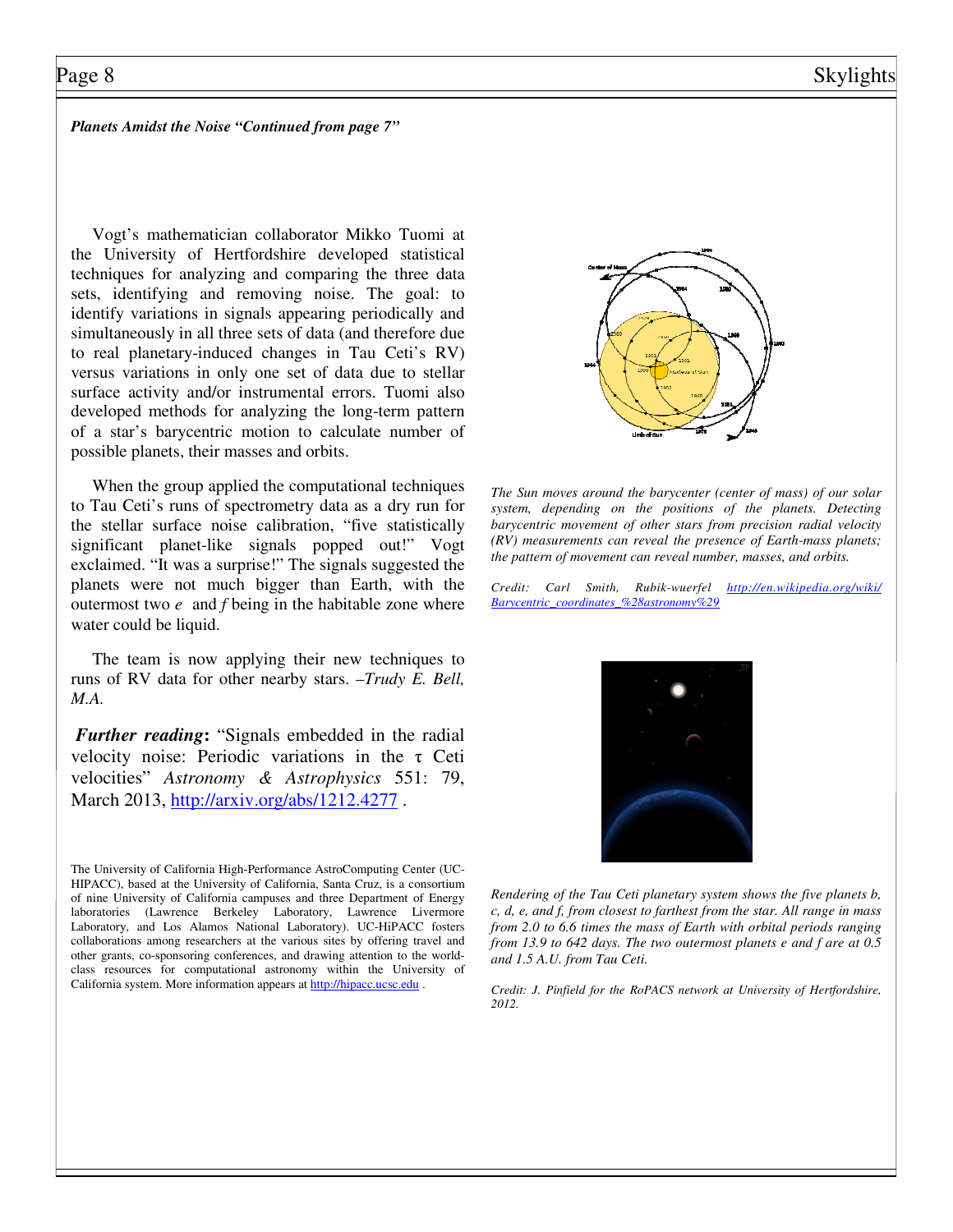|            | <b>Club Meeting &amp; Star Party Dates</b>                                                                                                                                                                                                                                                                                                                                                                                                                                         |                                               |  |
|------------|------------------------------------------------------------------------------------------------------------------------------------------------------------------------------------------------------------------------------------------------------------------------------------------------------------------------------------------------------------------------------------------------------------------------------------------------------------------------------------|-----------------------------------------------|--|
| Date       | Subject                                                                                                                                                                                                                                                                                                                                                                                                                                                                            | Location                                      |  |
| Sept 4     | No ASNNE Club Meeting on the 4th. Only a<br>business meeting.                                                                                                                                                                                                                                                                                                                                                                                                                      | Starfield Observatory,<br>West Kennebunk, Me. |  |
| Sept 18-20 | <b>Starfest</b><br>Our regular club meeting will be on Saturday,<br>the 19th at the observatory.<br>The particulars and details for "Starfest"<br>will be talked about at our business meeting<br>on the 4th.<br>Guest speaker/topic - Dr. Nicole Gugliucci<br>Assistant Professor of Physics, Saint Anselm<br>College. Ian will find out what her topic will be.<br>Nicole is an astronomer and science outreach<br>specialist whose primary work has been in radio<br>astronomy. |                                               |  |
| <b>TBD</b> | Club/Public Star Party<br>(Visit website for updates and or cancellations)                                                                                                                                                                                                                                                                                                                                                                                                         | Starfield Observatory,<br>West Kennebunk, Me. |  |

## **Directions to ASNNE event locations**

## **Directions to The New School in Kennebunck** [38 York Street (Rt1) Kennebunk, ME]

For directions to The New School you can use this link to the ASNNE NSN page and then click on "get directions" from the meeting location. Enter your starting location to generate a road map with complete directions. It works great. http://nightsky.jpl.nasa.gov/club-view.cfm?Club\_ID=137

## **Directions to Starfield Observatory** [Alewive Road, Kennebunk, ME]

### **From North:**

Get off turnpike at exit 32, (Biddeford) turn right on Rt 111. Go 5 miles and turn left on Rt 35. Go 2 miles on Rt 35 over Kennebunk River to very sharp 90 degree left turn. The entrance to the Starfield Observatory site is at the telephone pole at the beginning of the large field on the left. Look for the ASNNE sign on the pole.

### **From South:**

Get off the turnpike at exit 25 in Kennebunk. After toll both turn right on Rt 35. Go up over the turnpike and immediately turn right on Rt 35. About 4 miles along you will crest a hill and see a large field on your right. Continue until you reach the end of the field. Turn right into the Starfield Observatory site at the last telephone pole along the field. Look for the ASNNE sign on the pole. If you come to a very sharp 90 degree right turn you have just passed the field.